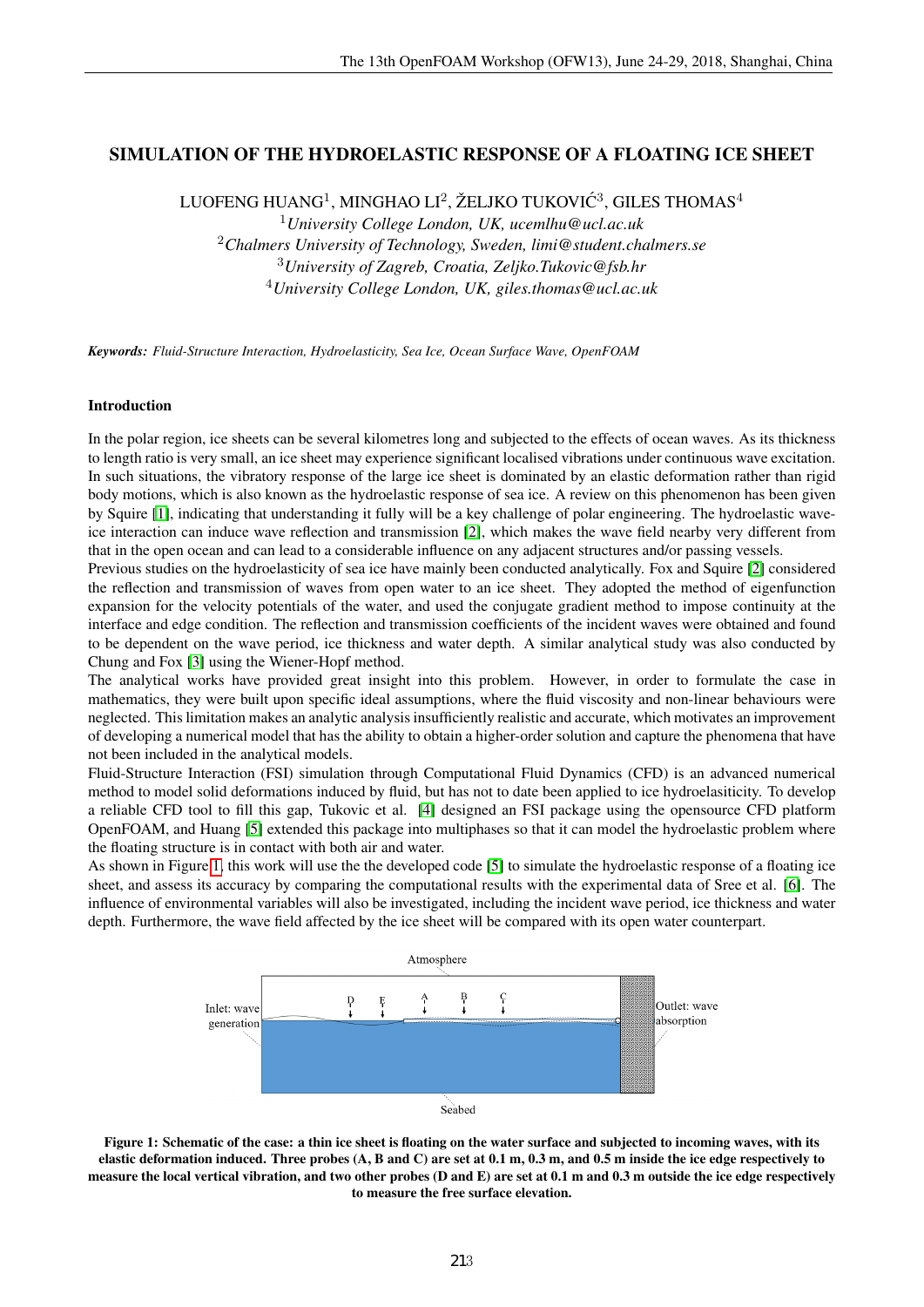#### Numerical Approach

A partitioned FSI scheme is applied to simulate the hydroelastic case, where the fluid and solid sides are solved separately and coupled via the fluid-solid interface. The fluid side is solved through the Reynolds-averaged Navier-Stokes (RANS) equations together with the Volume of Fluid (VOF) method. On the solid side, the ice deformation is solved according to the Saint-Venant Kirchoff constitutive model with the plane strain assumption. An extended introduction of this FSI scheme has been given by Tukovic et al. [7]. The solution procedure of this work is illustrated in Figure 2, with the details being explained in the steps outlined below:

• To start a new time step loop, the structural displacement is first updated according to the results of the previous time step. Then, to keep the fluid mesh in accordance with the solid mesh, the Aitken coupling scheme is employed, which introduces an Aitken Relaxation Factor  $(ARF)$ , as defined in Equation (1).

$$
ARF - = ARF \times \frac{\sum (Res_{t=n-1} \cdot \Delta Res)}{\sum (\Delta Res \cdot \Delta Res)}
$$
(1)

Thus the  $ARF$  is updated according to the residual ( $Res$ ), which is the difference between the structural interface displacement (SID) and the fluid interface displacement (FID), namely  $Res = SID - FID$ . Afterwards, the fluid mesh is adjusted with the updated ARF value, as in Equation (2).

$$
FluidMesh += ARF \times Res
$$
 (2)

- $\bullet$  The FID is extracted from the adjusted fluid mesh. Then its differential produces the velocity of the fluid interface and the mesh motion of the rest fluid region is obtained according to this interface velocity.
- Based on the moved mesh, the fluid solver calculates the velocity and pressure field. Meanwhile, the pressure and viscous force on the fluid interface can be obtained.
- The fluid load on the fluid interface is transferred to the solid interface, considered as the fluid load on the structure.
- According to the load on the interface, the structure solver calculates the displacement of the structure.
- The  $SID$  can be extracted from the structural displacement and then compared with the  $FID$  to obtain a new residual, Res. The solver switches to the next time step when either the residual criteria is satisfied or the pre-defined maximum FSI iteration time has been reached, otherwise it continues looping in the current time step.



Figure 2: Flow chart of the FSI solution procedure.

#### Case setup

The general setup of the simulation case is shown in Figure 1. The case is set as a two-dimensional rectangular computational domain. It is filled with fresh water of density  $\rho_w = 1000$  kg m<sup>-3</sup> to a depth of  $h = 0.3$  m. On the top of the domain, a static pressure boundary condition is applied to model the atmosphere. The bottom boundary is defined as a no-slip wall to account for the presence of the seabed. Using the waves2Foam tool [8], regular waves of amplitude  $a = 0.0085$  m and period  $T = 0.7$  s are constantly generated at the inlet boundary without any current speed, and a wave absorption zone is set up in front of the outlet boundary to avoid waves being reflected here.

A thin ice sheet is initialised as one side free floating on the water surface and the other side fixed, with its length L of 1 m and thickness t of 0.01 m. The ice rheology is set as density  $\rho = 910$  kg m<sup>-3</sup>, Young's modulus  $E = 870$  MPa and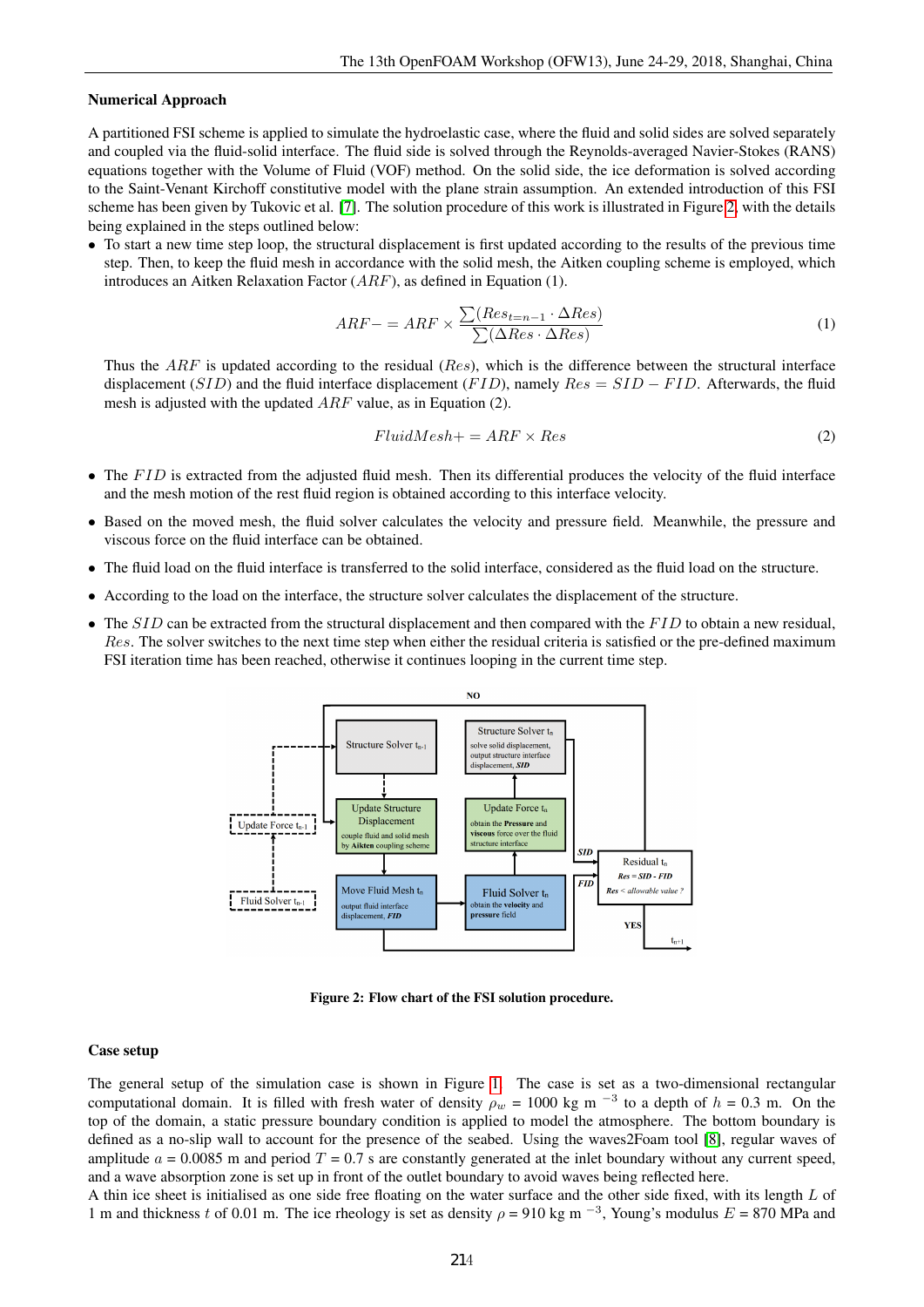Poisson ratio  $\nu = 0.3$ . These properties may be varied to study their influence. Three probes (A, B and C) are set at 0.1 m, 0.3 m, and 0.5 m inside the ice edge respectively to measure the local vertical vibration, and two other probes (D and E) are set at 0.1 m and 0.3 m outside the ice edge respectively to measure the free surface elevation.

## Results and discussion

To validate the proposed model, the vertical vibrations at the point A, B, C were computed and compared with the experimental data of Sree et al. [6]. In spectral analysis, both the computational results (CFD) and the experimental results (Exp.) are plotted in Figure 3, in which the proposed model reveals very good agreement with the experimental measurements at all the three points. The main oscillating frequency of the ice sheet (where the peaking amplitude occurs) equals to the frequency of the incident wave, which means the vertical oscillation of the ice has approached a steady state. Besides, the peaking amplitude gets smaller from the ice edge to the middle section of the ice (from point A to C).

To investigate the influence of environmental variables on the hydroelastic response of the ice sheet, the ratio of the local vertical oscillation amplitude (A) to the incident wave amplitude ( $a$ ) was calculated and plotted out, as a function of different incident wave period, ice thickness and water depth, in Figure 4, 5 and 6 respectively. Generally, the deformation of the ice sheet is found to increase as the wave period is increased, and decrease with increasing ice thickness. However, the variation is undistinguished when the water depth is changed, with a slight increase in the shallow water situation and nearly constant in deep water.

Figure 4 shows the ice deformation reducing dramatically when the incident wave period is less than 0.5 s, which is because the waves become very short then, corresponding to a wavelength of less than 0.4 m. As the wave period increases, the vibration amplitude of the ice can approach the incident wave amplitude. Figure 5 shows the ice deformation becomes very weak when the ice thickness increases to a level of the incident wave height, and when the thickness keeps decreasing, the oscillating amplitude can be larger than the ice thickness.

The ice sheet is found to have a significant influence on the wave field, where there is a superposition of the ice-reflected waves and the incident waves. The free surface elevation at points D and E is plotted in Figure 7, alongside a comparison with the open water situation of no ice. It shows that the existence of the ice sheet weakened the waves at point D but induces stronger waves at point E, which suggests the ice sheet can influence the wave field to a large degree and the influence is dependent on the location.

## Conclusions

This work provided an available CFD code to simulate the wave-induced FSI problems. After validation against experiments, the code reveals very good accuracy on predicting the hydroelastic response of a floating ice sheet. It can also be applied to other deformable floating bodies, not just the sea ice case.

#### Acknowledgments

The code was developed during the OSCFD project organised by Håkan Nilsson, and it is publicly downloadable at [http:](http://dx.doi.org/10.17196/OS_CFD#YEAR_2017)  $//dx.doi.org/10.17196/OSCFD#YEAR 2017, with a report [5] including its detailed development process. In$ this manner, we hope to promote the development of opensource CFD tools.

## References

- [1] V. A. Squire, "Past, present and impendent hydroelastic challenges in the polar and subpolar seas," *Philosophical Transactions of the Royal Society of London A: Mathematical, Physical and Engineering Sciences*, vol. 369, no. 1947, pp. 2813–2831, 2011.
- [2] C. Fox and V. A. Squire, "Reflection and transmission characteristics at the edge of shore fast sea ice," *Journal of Geophysical Research: Oceans*, vol. 95, no. C7, pp. 11 629–11 639, 1990.
- [3] H. Chung and C. Fox, "Calculation of wave-ice interaction using the wiener-hopf technique," *New Zealand J. Math*, vol. 31, no. 1, pp. 1–18, 2002.
- [4] Z. Tukovic, P. Cardiff, A. Karac, H. Jasak, and A. Ivankovic, "Openfoam library for fluid structure interaction," in *9th OpenFOAM Workshop*, vol. 2014, 2014.
- [5] L. Huang, "An opensource solver for wave-induced fsi problems," In Proceedings of CFD withOpenSource Software, Tech. Rep., 2018.
- [6] D. K. Sree, A. W.-K. Law, and H. H. Shen, "An experimental study on the interactions between surface waves and floating viscoelastic covers," *Wave Motion*, vol. 70, pp. 195–208, 2017.
- [7] Z. Tukovic, A. Karac, P. Cardiff, H. Jasak, and A. Ivankovic, "Openfoam finite volume solver for fluid-solid interaction," *Tractions of FAMENA*, 2018.
- [8] N. G. Jacobsen, D. R. Fuhrman, and J. Fredsøe, "A Wave Generation Toolbox for the Open-Source CFD Library: OpenFoam <sup>R</sup> ," *International Journal for Numerical Methods in Fluids*, vol. 70, no. 9, pp. 1073–1088, 2012.